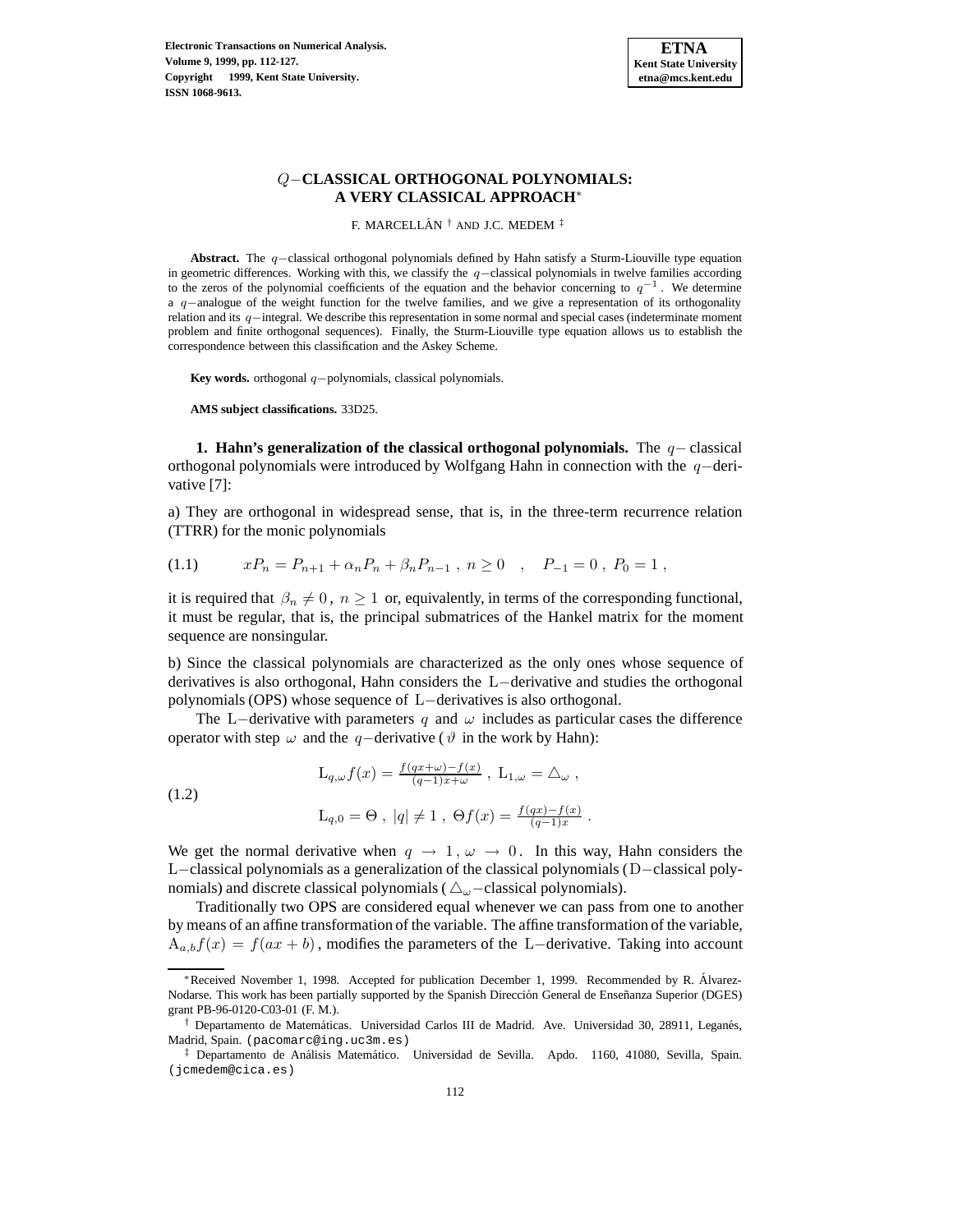the effect of the dilation,  $H_a f(x) = f(ax)$ , and the translation,  $T_b f(x) = f(x + b)$ , we get:

(1.3) 
$$
|q| \neq 1
$$
:  $T_b L_{q,\omega} = L_{q,\omega + (q-1)b} T_b \xrightarrow{b = \frac{\omega}{1-q}} T_b L = \Theta T_b$ ,  
 $|q| = 1$ :  $H_a L_{q,\omega} = a^{-1} L_{q,a^{-1}\omega} H_a \xrightarrow{a = \omega^{-1}} H_a L = a^{-1} \triangle_q H_a$ .

In another way the L−classical polynomials with respect to  $L_{q,w}$ ,  $|q| \neq 1$  could be transformed by means of an appropriate translation in the Θ−classical polynomials ( q−classical polynomials). If  $|q| = 1$  a dilation could transform them into the  $\triangle$ -classical polynomials (discrete classical polynomials); see [5], [11], [12] and references contained therein. The study of the classical and classical discrete polynomials was very complete, so actually it is only necessary to study the  $q$ −classical polynomials.

Starting from the Sturm-Liouville type equation in geometric differences with polynomial coefficients  $\phi$  and  $\psi$ , deg  $\phi \leq 2$  and deg  $\psi = 1$ , from now on denoted  $q-\mathbf{S}$ , Hahn obtained the first results for the solutions as  $q$ -hypergeometric series. Unfortunately, there was no later publication, where the details were all filled in, according to Tom Koornwinder. Thirty six years later, G. Andrews and R. Askey [1] continued Hahn's work. Since then, a large literature on classical polynomials from the  $q$ −hypergeometric point of view has been generated. So, the q−classical polynomials are presented as a cascade of q−hypergeometric functions. Starting from two polynomials  $_4\phi_3$ , that are not classical in the sense proposed by Hahn, the rest are obtained by means of special choices and changes of parameters for variables, confluent limits, etc. [9, part 4]. A consequence of this procedure is that there does not exist a general theory for this scheme but a lot of particular cases. Moreover, in this hypergeometric approach is not evident how the manipulations have an influence on the characteristic elements of each family. A. Nikiforov and V. Uvarov represented another standpoint in the hypergeometric approach [11], [12]. They developed a theory based on the  $q - S<sub>L</sub>$  equation, but the Nikiforov-Uvarov approach leads in the end to the hypergeometric representation of the OPS. In [2], the authors try to unify both, the  $q-\text{Askey's scheme}$  and Nikiforov et al. one. In fact they give a more general framework for the  $q-\text{Askey's scheme based on a } q-\text{SL}$ equation.

Our approach and classification leads from  $\phi$  and  $\psi$  to the q−weight functions and to the possible intervals of integration so as to represent the orthogonality relation. The zeros of  $\phi$  and  $\phi^*$   $\left[\phi^*(x) = q^{-1}\phi(x) + (q^{-1} - 1)x\psi(x)\right]$  give the main information about the orthogonality. Our classification is designed to illustrate how alterations of  $\phi$  and  $\psi$  (or  $\phi$  and  $\phi^*$ ) have an effect on the orthogonality relation. The class of polynomials defined by Hahn are very varied but not a labyrinth. Our approach follows the standard analytic procedure in the D–classical case. Starting from the Sturm-Liouville equation,  $\phi D^2 P_n$  +  $\psi D P_n = \lambda_n P_n$ , we write it in the self-adjoint form  $D(\phi w D P_n) = \lambda_n w P_n$ . This selfadjoint form, together with the integration by parts and the determination of two different points of the completed real line  $a, b \in \overline{\mathbb{R}}$  such that  $(\phi w)(a) = 0 = (\phi w)(b)$  make it easy to get the integral representation of the orthogonality

(1.4) 
$$
(\lambda_n - \lambda_m) \int_a^b P_n P_m w = \int_a^b D(\phi w D P_n) \cdot P_m - \int_a^b D(\phi w D P_m) \cdot P_n =
$$

$$
= \phi w D P_n \cdot P_m \Big|_a^b - \int_a^b \phi w D P_n D P_m - \phi w D P_m \cdot P_n \Big|_a^b + \int_a^b \phi w D P_n D P_m = 0,
$$

$$
n \neq m \implies \lambda_n \neq \lambda_m \implies \int_a^b P_n P_m w = 0.
$$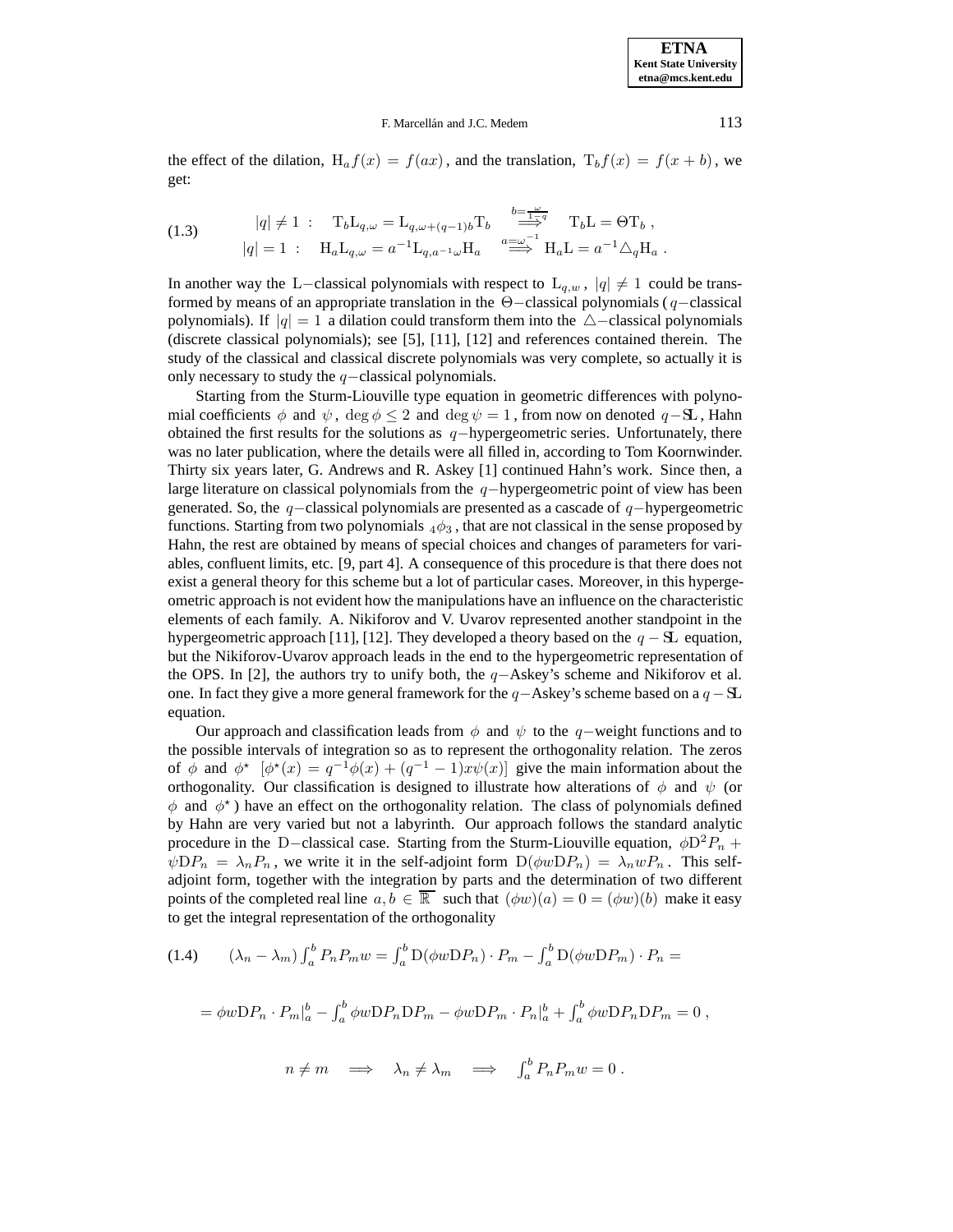Finally, to prove  $\int_a^b P_n^2 \omega \neq 0$ ,  $n \geq 0$ , we only have to check that w is continuous in  $[a, b]$ and nonzero in  $(a, b)$ . Thus we have to determine the weight function w, characterized as a solution of the Pearson equation  $D(\phi w) = \psi w \ \left[\iff \frac{Dw}{w} = \frac{\psi - D\phi}{\phi}\right]$ . It is evident that the degree of  $\phi$  and the fact that it has a double zero or simple zeros when the degree is two determines the solutions. In conclusion, the classification of the D−classical orthogonal polynomials is based on these aspects of the polynomial  $\phi$ .

The development of a  $q$ −analogue of this procedure, where  $q$ −hypergeometric functions are not needed, was started with the contribution by M. Frank [4]. Later, S. Häcker, [6], applied it to the little q-Jacobi case, and in [10] all the cases for  $0 < q < 1$  were considered. Our classical approach to the  $q$  -classical polynomials is presented as follows. In Section 2, a classification of the q−classical polynomials in 12 families with respect to the q−analogue of the weight function is developed. In Section 3, the determination of the  $q$ —weight functions by means of a q−analogue of the Pearson equation is given. In Section 4, the foundations of the orthogonality relationship represented with  $q$ −integrals and  $q$ −weights and an overview of the determination of the positive definite cases are considered. In Section 5, some cases which yield indeterminate moment problems and finite OPS are analyzed. In Section 6, the equivalences with the Askey Scheme are presented.

**2.** q−**classical polynomials: classification.** The q−classical polynomials are orthogonal with respect to linear functionals which satisfy a q−difference equation of first order with polynomial coefficients [10]

(2.1) 
$$
\Theta(\phi \mathbf{u}) = \psi \mathbf{u} , \quad \deg \phi \leq 2 , \deg \psi = 1 .
$$

The operations and action of the operators in the dual space of the polynomials is defined by transposition, except the derivative where there is also a change of sign, i.e.,  $\langle \Theta u, x^n \rangle =$  $-\langle$ **u**,  $\Theta x^n \rangle$ . Thus, (2.1), is equivalent to [10]

(2.2) 
$$
\phi \Theta^{\star} P_n + \psi \Theta^{\star} P_n = \lambda_n P_n \quad , \quad n \ge 1 ,
$$

where  $\Theta^*$  is the  $q^{-1}$ -derivative operator, (1.2),  $\Theta^* f(x) = \frac{f(q^{-1}x) - f(x)}{(q^{-1}-1)x}$ . Another formulation equivalent to (2.2) is

$$
(2.3) \qquad \phi^* \Theta \Theta P_n + \psi \Theta P_n = \lambda_n^* P_n \quad , \quad \phi^*(x) = q^{-1} \phi(x) + (q^{-1} - 1) x \psi(x) \ ,
$$

This is a well-known fact that has a special significance for us since

(2.4) 
$$
\Theta(\phi \mathbf{u}) = \psi \mathbf{u} \iff (2.2) \iff (2.3) \iff \Theta^*(\phi^* \mathbf{u}) = \psi \mathbf{u} ,
$$

that is, every q–classical functional/OPS is also  $q^{-1}$ –classical and vice versa.

Maybe this fact has gone unnoticed because when working in an analytical way if  $0 <$  $q < 1$  we have convergence in many expressions whereas with  $q^{-1} > 1$  we have divergence. To see what comes next it is very important to keep (2.4) in mind. In fact we will see the q–classical OPS with a *stereoscopic* vision as  $q, q^{-1}$ –classical. We will refer to everything concerning the inverse basis as symmetric and we will mark it with  $\star$ , for example:  $\psi^* = \psi$ .

Let's recall the Hahn's scheme (1.3)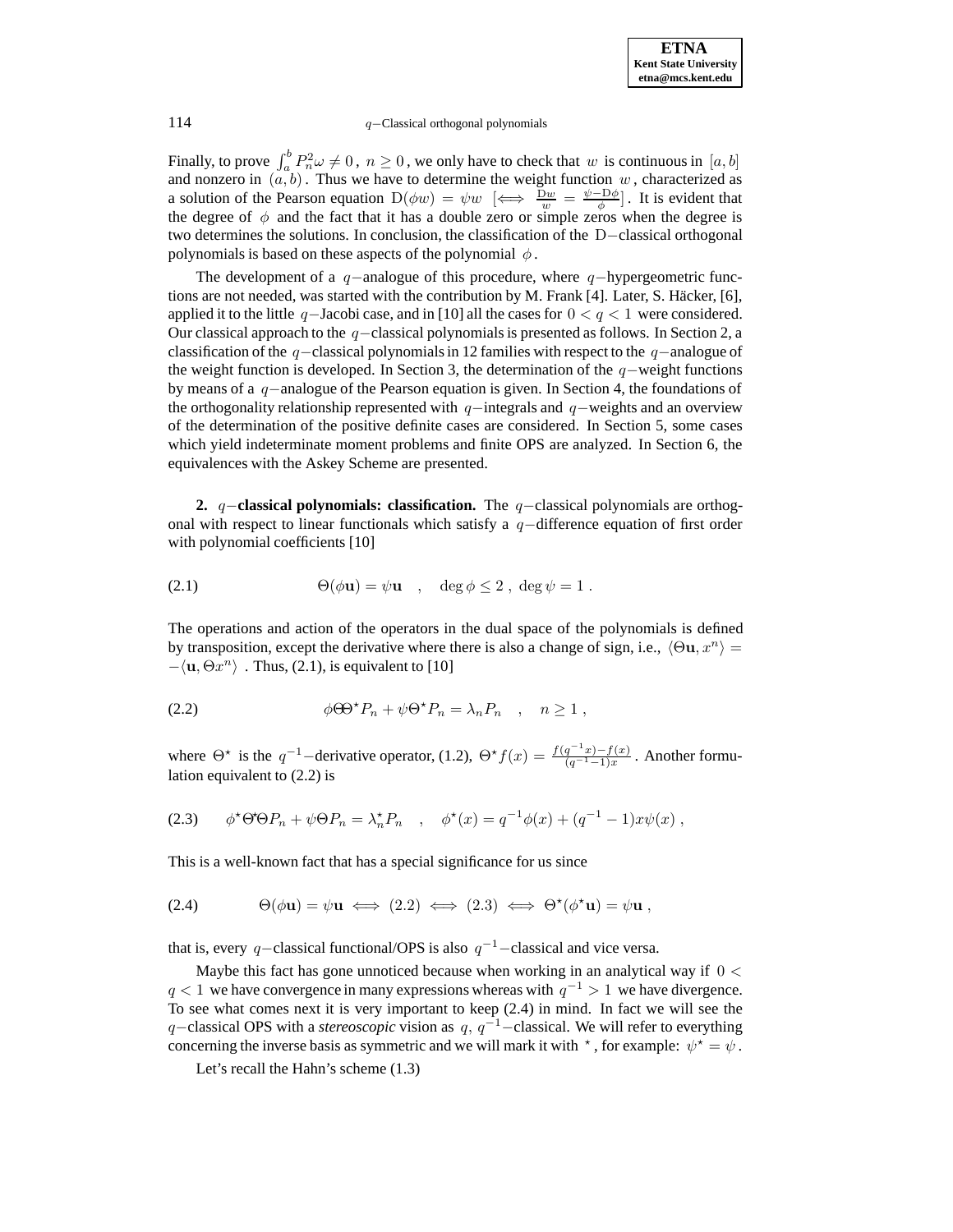

When  $|q| \neq 1$ , in order to normalize  $\phi$ , we only need a dilation and the nonzero constant. The dilation H<sub>a</sub> acting on the distributional equation of the functional **u**,  $\Theta(\phi \mathbf{u}) = \psi \mathbf{u}$ , with the corresponding MOPS,  $(P_n)$ , leads us to the normalized equation

(2.5) 
$$
\Theta(\widetilde{\phi}\widetilde{\mathbf{u}}) = \widetilde{\psi}\widetilde{\mathbf{u}} \quad , \quad \widetilde{\phi} = \mathrm{H}_a\phi \ , \ \widetilde{\psi} = a\mathrm{H}_a\psi \ , \ \widetilde{\mathbf{u}} = \mathrm{H}_{1/a}\mathbf{u} \ ,
$$

and the MOPS corresponding to  $\tilde{\mathbf{u}}$ ,  $(\tilde{P}_n)$ , becomes  $\tilde{P}_n = a^{-n} \mathbf{H}_a P_n$ . The factor c allows us to take  $\phi$  monic. A straightforward consequence is that if the origin is a zero of  $\phi$ ,  $\phi(0) = 0$ , the origin will continue to be a zero in the normalized polynomial and those  $c \neq 0$ ,  $\phi(c) \neq 0$ , will continue also to be a zero distinct of the origin after the dilation. Therefore, in the group of Laguerre and Jacobi polynomials, we will now distinguish among those that have a zero at the origin (  $0$ -zero) and those that do not vanish at the origin ( $\emptyset$ -zero). In general we will distinguish between:

∅−zero families: q−Hermite, ∅−Laguerre, ∅−Jacobi,

and 0−zero families: 0−Laguerre, 0−Jacobi, q−Bessel.

This is the vision from q. What happens for  $q^{-1}$ ? If  $\phi(x) = \hat{a}x^2 + \bar{a}x + \hat{a}$  and  $\psi(x) = \hat{b}x + \bar{b}$ , from (2.3), we get

(2.6) 
$$
\phi^*(x) = q^{-1}\phi(x) + (q^{-1} - 1)x\psi(x) = \underbrace{(q^{-1}\hat{a} + (q^{-1} - 1)\hat{b})}_{\hat{a}^*}x^2 + \underbrace{(q^{-1}\bar{a} + (q^{-1} - 1)\bar{b})}_{\bar{a}^*}x + \underbrace{q^{-1}\dot{a}}_{\hat{a}^*}.
$$

The immediate consequence is that every  $q-\emptyset$ -zero family is a  $q^{-1}-\emptyset$ -zero family and vice versa. The same is true for the 0−zero families.

Notice that, from (2.6), if

(2.7) 
$$
\widehat{a}^{\star} = 0 \iff \widehat{b} = \frac{-\widehat{a}}{1-q} \quad \text{(main singularity)},
$$

the  $\emptyset$ −families are the  $q^{-1}$ −Laguerre ones, providing that deg  $\phi^* = 1$ , otherwise, if deg  $\phi^* =$ 0 , that is,

(2.8) 
$$
\bar{a}^{\star} = 0 \iff \bar{b} = \frac{-\bar{a}}{1-q} \quad \text{(secondary singularity)},
$$

then they become in a  $q^{-1}$ Hermite family.

In the 0−families, the framework is different. First, the two singularities cannot appear simultaneously. In fact,  $\hat{a}^* = 0 = \bar{a}^*$  implies  $\phi^* \equiv 0$ , and so **u** is not regular. On the other hand, first, the 0−Laguerre cannot have a main singularity, (2.7), since then

$$
\widehat{a}^* = q^{-1} \cdot 0 + (q^{-1} - 1)\widehat{b} = 0 \implies \widehat{b} = 0 \implies \deg \psi < 1 \implies \text{u is not regular} \,,
$$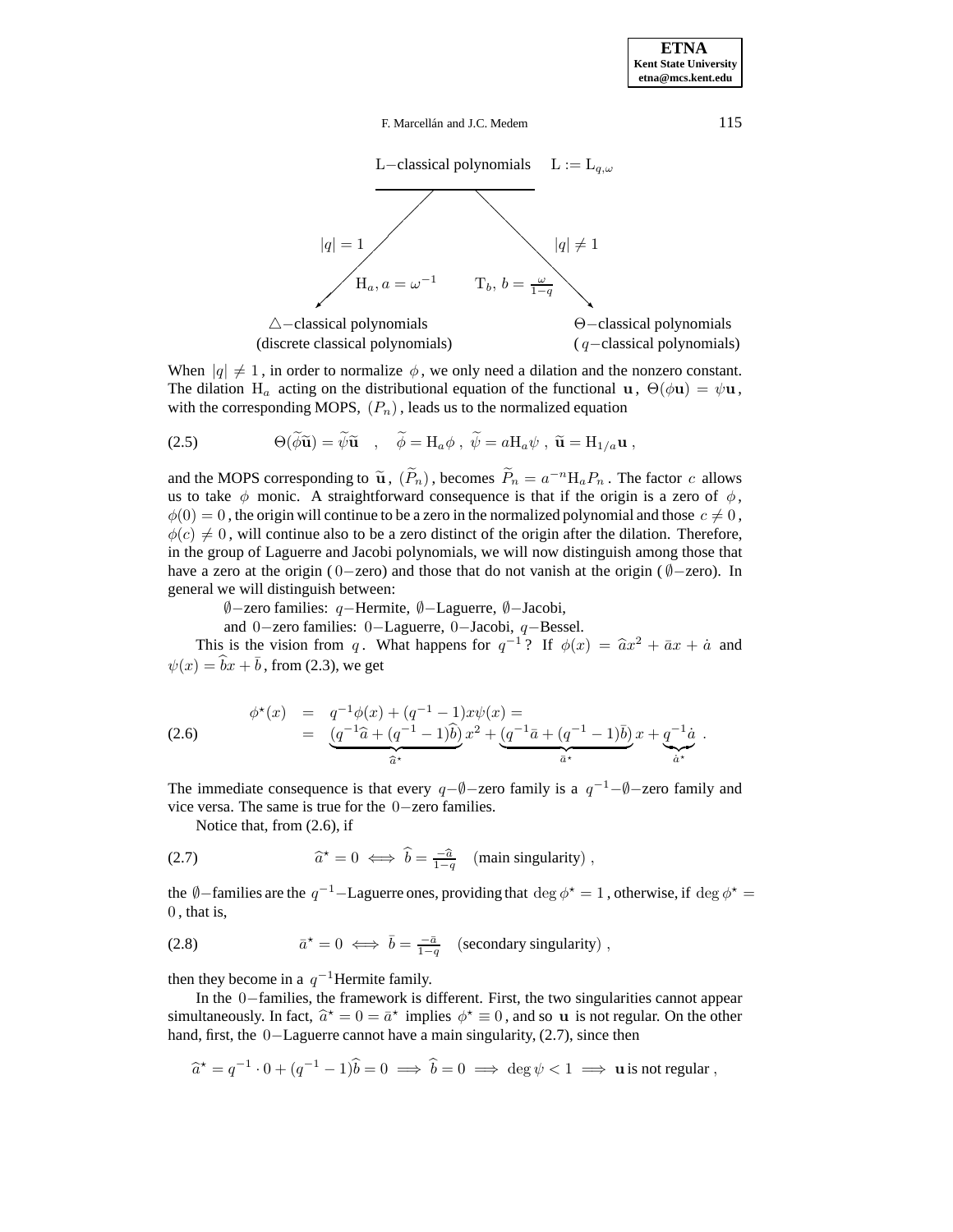and, second, the  $q$ −Bessel cannot have a secondary singularity (2.8)

$$
\bar{a}^{\star} = q^{-1} \cdot 0 + (q^{-1} - 1)\bar{b} = 0 \implies \bar{b} = 0 \implies \psi \text{ divides } \phi \implies \mathbf{u} \text{ is not regular }.
$$

The following chart shows the situation (double arrow := no singularity,  $m := \text{main}$ ) singularity,  $s :=$  secondary singularity)



Looking at the q–classical polynomials from q and  $q^{-1}$  we have 12 different families

| $\emptyset$ -Jacobi/*Jacobi | $q$ -Bessel/*Jacobi   |
|-----------------------------|-----------------------|
| "/ $\star$ Laguerre         | " $/$ *Laguerre       |
| " $/*$ Hermite              | $0$ -Jacobi/*Jacobi   |
| (0–Laguerre/*Jacobi         | "/ $\star$ Laguerre   |
| $q$ -Hermite/*Jacobi        | $/*Bessel$            |
|                             | $0$ -Laguerre/*Jacobi |
|                             | $/*Bessel$            |
|                             |                       |

**3.** q−**classical polynomials:** q−**weight functions.** In this part, it will be justified that the zeros of  $\phi$  and  $\phi^*$  determine the poles and zeros of the q−weight function. The weight function in the D−cases satisfies the equation  $D(\phi\omega) = \psi\omega$ . For our q−polynomials there is a q−analogue of the Pearson equation

$$
\Theta^{\star}(\phi w) = q \psi w ,
$$

which leads to the q−Sturm-Liouville equation in a self-adjoint form

$$
\phi \Theta^{\star} P_n + \psi \Theta^{\star} P_n = \lambda_n P_n \iff \Theta \Big( \mathcal{H}^{-1}(\phi w) \Theta^{\star} P_n \Big) = \lambda_n w P_n .
$$

We call w a q−weight function, and we get it as the solution of the q−Pearson equation. The equations in q and  $q^{-1}$  derivatives are reduced to an equation in q dilations H := H<sub>q</sub>,  $[Hf(x) = f(qx)]$ 

$$
\Theta^{\star}(\phi w) = q\psi w \iff \phi w = q\mathrm{H}\phi^{\star}\mathrm{H}w \iff \phi(x)w(x) = \phi^{\star}(qx)w(qx) .
$$

We solve these equations by a recurrent procedure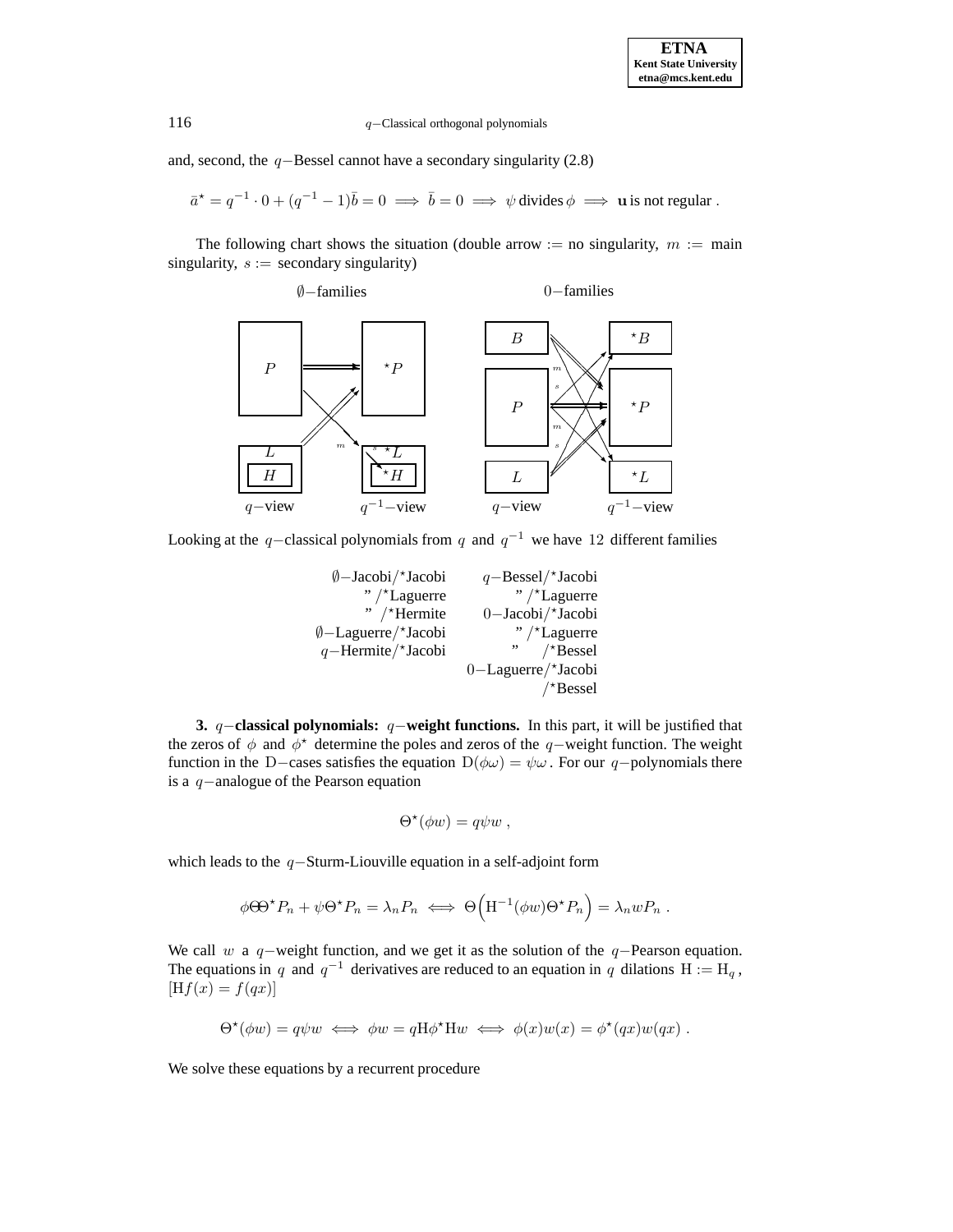

Let us see what happens when  $n$  tends to infinity. If  $w$  is continuous at  $0$ .

$$
\lim_{n \to \infty} \mathcal{H}^n w = \lim_{n \to \infty} w(q^n x) = w(0) .
$$

In order to deduce  $\lim_{n\to\infty} H^{(n)} \frac{qH\phi^*}{\phi}$  we need to consider infinite products:  $(a;q)_{\infty} = \prod_{k=0}^{\infty} (1 - aq^n)$  and  $(a, b; q)_{\infty} = (a; q)_{\infty} (b; q)_{\infty}$ .

**i)** ∅−**cases**: Since the numerator polynomial and the denominator polynomial have the same nonzero independent term (see e.g. (2.6)), then the infinite product converges to

$$
w(x) = w(0) \frac{(a_1^{\star -1}qx;q)_\infty (a_2^{\star -1}qx;q)_\infty}{(a_1^{-1}x;q)_\infty (a_2^{-1}x;q)_\infty} ,
$$

where  $a_1^*$  and  $a_2^*$  are the zeros of  $\phi^*$  and  $a_1, a_2$  those of  $\phi$ . For any zero, for example  $a_1$ , it can be interpreted that

$$
\deg \phi < 2 \implies a_1 = \infty \implies a_1^{-1} = 0 \implies (a_1^{-1}x; q)_{\infty} = 1.
$$

The  $q$ −weights for the  $\emptyset$ −families are given in table 3.

These functions were already known by Hahn ([7], page 30), although he obtained them by another procedure. They are meromorphic functions in the complex plane with zeros in  $a_i^* q^{-n}$ ,  $n \ge 1$  and poles in  $a_i q^{-n}$ ,  $n \ge 0$ .

**ii)** 0−**cases**: If the independent term is zero, several situations appear.

 $α)$  *No*  $q^{\pm 1}$ –*Bessel*. This is the simplest case also mentioned by Hahn. If both polynomials have nonzero x−term ( 0−Jacobi/?Jacobi, 0−Jacobi/?Laguerre, 0−Laguerre/?Jacobi) we eliminate a factor  $x$  of the numerator with another of the denominator, and we get a ratio of two polynomials with nonzero independent terms which do not coincide in general. To be able to introduce a factor that corrects this we assume the function  $w$  presents a zero or a pole in the origin introducing the factor  $|x|^\alpha$ . Then, the q-weights are

$$
w(x) = |x|^{\alpha} \frac{(a_1^{\star -1}qx;q)_{\infty}}{(a_1^{-1}x;q)_{\infty}},
$$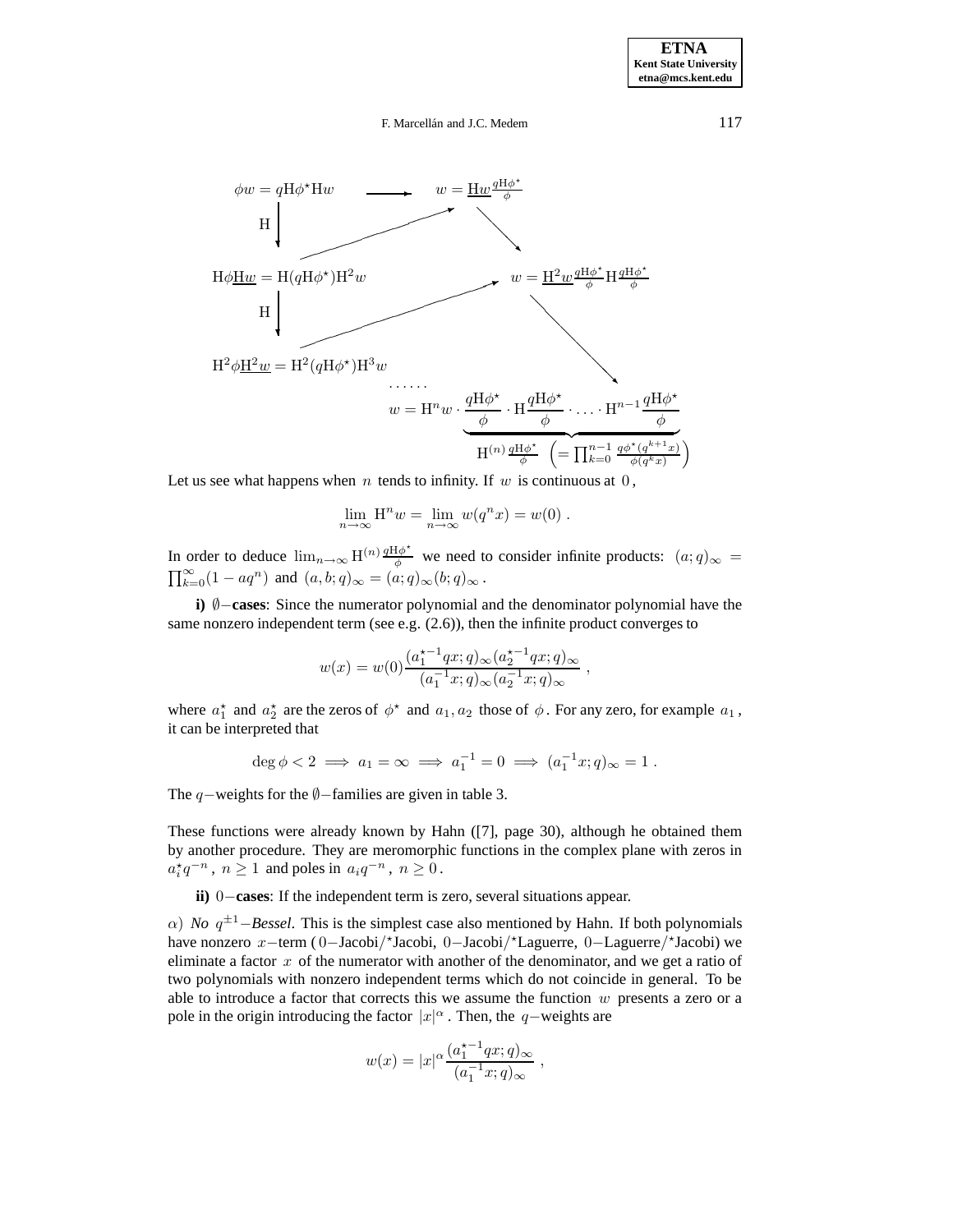TABLE 3.1 *The* q−*weights for the* ∅−*families*

| $\emptyset$ -families          | zeros of $\phi$            | zeros of $\phi^*$                       | $q$ – weight function                                                                    |
|--------------------------------|----------------------------|-----------------------------------------|------------------------------------------------------------------------------------------|
| $\emptyset$ —Jacobi/*Jacobi    |                            | $a_1^* \neq \infty \neq a_2^*$          | $w(x) = \frac{(a_1^{x-1}qx, a_2^{x-1}qx;q)_{\infty}}{(a_1^{-1}x, a_2^{-1}x;q)_{\infty}}$ |
| $\prime$ <sup>*</sup> Laguerre | $a_1 \neq \infty \neq a_2$ | $a_1^{\star} \neq \infty = a_2^{\star}$ | $w(x) = \frac{(a_1^{x-1}qx;q)_{\infty}}{(a_1^{-1}x,a_2^{-1}x;q)_{\infty}}$               |
| /*Hermite                      |                            | $a_1^* = \infty = a_2^*$                | $w(x) = \frac{1}{(a_1^{-1}x, a_2^{-1}x; a)_\infty}$                                      |
| $\emptyset$ -Laguerre          | $a_1 \neq \infty = a_2$    | $a_1^* \neq \infty \neq a_2^*$          | $w(x) = \frac{(a_1^{x-1}qx, a_2^{x-1}qx;q)_{\infty}}{(a_1^{-1}x; a)_{\infty}}$           |
| $q$ -Hermite                   | $a_1 = \infty = a_2$       |                                         | $w(x) = (a_1^{\star -1}qx, a_2^{\star -1}qx;q)_{\infty}$                                 |

where once again deg  $\phi < 2$  implies  $a_1 = \infty$ .

β)  $q^{\pm 1}$ –*Bessel*. The (α)–procedure can not be applied to the q–Bessel and  $q^{-1}$ –Bessel:

( $\beta$ 1) When the degree is different ( $q$ −Bessel/\*Laguerre and 0−Laguerre/\*Bessel) we can  $u(p_1)$  when the degree is different  $\left(\frac{q}{p-1}\right)^{1/2}$  . This function satisfies<br>use the function  $h$ :  $h(x) = \sqrt{x^{\log_q x - 1}}$ . This function satisfies

$$
Hh(x) = xh(x) .
$$

In fact Häcker [6] uses it to solve the q-Bessel/\*Laguerre case. The following generalization of h,  $h^{(\beta)}$  (we have not found any references to it in the literature) satisfies

$$
Hh^{(\beta)}(x) = x^{\beta}h(x) , h^{(\beta)} = \sqrt{x^{\log_q x^{\beta} - \beta}} ,
$$

and we have used  $h^{(-1)}$  to solve the 0−Laguerre/\*Bessel case. In general the function h or its generalization can be used when the degrees of the polynomials are different. Hahn uses h in the 0−Jacobi/?Laguerre case to prove that it corresponds to an indeterminate moment problem (generalizing the Stieltjes-Wigert polynomials). Notice that it was the only result developed with some detail in [7], but a mistake appears. It was corrected in a later article [8].

 $(\beta 2)$  Finally, for the case when both polynomials have the same degree ( $q$ –Bessel/\*Jacobi and 0−Jacobi/?Bessel), the iterative solution using H leads to divergent expressions. So, we try to solve them using  $H^{-1}$ . Thus we get

$$
w(x) = |x|^{\alpha} \frac{1}{(a_1^{\star}/x; q)_{\infty}}
$$
 or  $w(x) = |x|^{\alpha} (a_1 q/x; q)_{\infty}$ .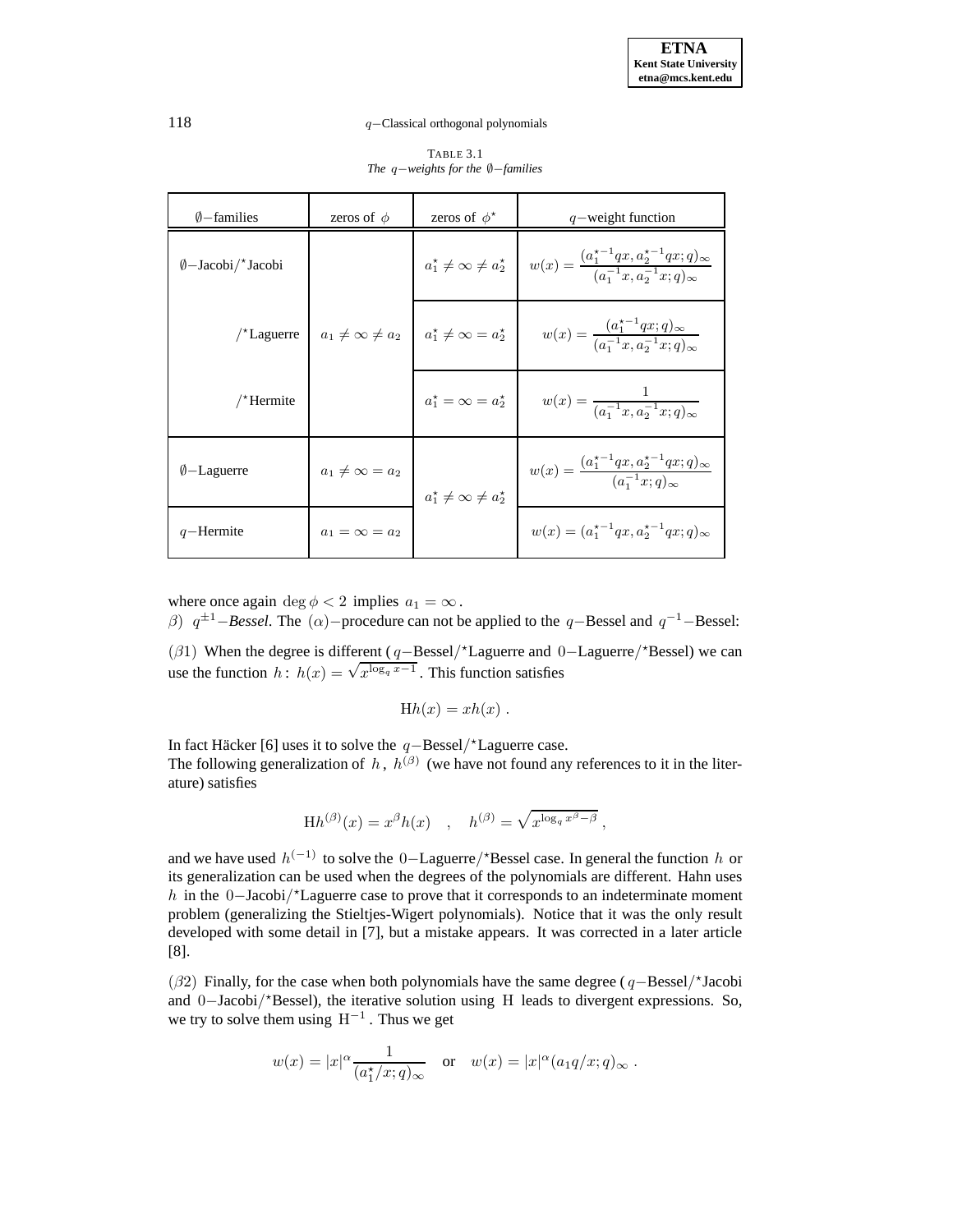0−families zeros of  $\phi$  zeros of  $\phi^*$  q−weight function q-Bessel/\*Jacobi  $x_1^* \neq \begin{cases} 0 & \alpha_2^* = 0 \end{cases}$   $w(x) = |x|^{\alpha} \frac{1}{(\alpha^*)^T}$  $\frac{1}{(a_1^{\star}/x;q)_{\infty}}$  (b)  $a_1 = 0$ ,  $a_2 = 0$  $/$ \*Laguerre  $x_1^* = \infty$ ,  $a_2^* = 0$   $w(x) = |x|^{\alpha} \sqrt{x^{\log_q x - 1}}$  (c) <sup>0</sup>−Jacobi/?Jacobi <sup>a</sup>?  $x_1^* \neq \{ \infty^0, a_2^* = 0 \mid w(x) = |x|^{\alpha} \frac{(a_1^{*-1}qx;q)_{\infty}}{(a_1^{-1}x;q)}$  $\frac{a_1}{(a_1^{-1}x;q)_{\infty}}$  (a)  $/$ \*Laguerre  $a_1 \neq \{^0_{\infty}, a_2 = 0 \}$  $\alpha_1^* = \infty, a_2^* = 0$   $w(x) = |x|^{\alpha} \frac{1}{(a^{-1}x)}$  $\frac{1}{(a_1^{-1}x;q)_{\infty}}$ ,  $(a)$  $/$ \*Bessel  $a_1^* = 0$ ,  $a_2^* = 0$   $w(x) = |x|^{\alpha} (a_1 q/x; q)_{\infty} (b)$ <sup>0</sup>−Laguerre/?Jacobi <sup>a</sup>?  $x_1^* \neq 0$ ,  $a_2^* = 0$   $w(x) = |x|^{\alpha} (a_1^{*-1}qx;q)_{\infty} (a)$  $a_1 = \infty$ ,  $a_2 = 0$  $/*$ Bessel  $a_1^* = 0$ ,  $a_2^* = 0$  $\chi_2^* = 0$   $w(x) = |x|^{\alpha} \sqrt{x^{\log_q \frac{1}{x} + 1}}$  (d)

TABLE 3.2 *The* q−*weights for the* 0−*families*

We have not found any reference concerning these functions in the literature. In the first case, fixing  $\hat{a} = 1$  applying the standard normalization (non zero factor and dilation) over the distributional equation, the only free parameter is  $\bar{b}$ . Choosing it so that  $\bar{b} = 2q^{2-\alpha}$  then [10]

$$
\omega(x) = |x|^{\alpha} \frac{1}{(a_1^{\star}/x;q)_{\infty}} = |x|^{\alpha} e_q \left( \frac{a_1^{\star}}{x} \right) = |x|^{\alpha} e_q \left[ -(1-q)2/x \right],
$$

and  $\lim_{q \to 1^-} \omega(x) = |x|^\alpha \exp(-2/x)$  is the Bessel weight function.

The q−weight functions for the 0−families are shown in table 3

$$
\begin{array}{llll} (a) & \alpha = -2 + \operatorname{Log}_q \frac{\bar{a}}{\bar{a}^{\star}} \; , \; (b) \; \alpha = -3 + \operatorname{Log}_q \frac{\widehat{a}}{\widehat{a}^{\star}} \; , \; (c) \; \alpha = -2 + \operatorname{Log}_q \frac{\widehat{a}}{\bar{a}^{\star}} \; , \; (d) \; \alpha = 3 + \operatorname{Log}_q \frac{\widehat{a}^{\star}}{\bar{a}} \vspace{0.2cm} \\ & & \\ & \phi = \widehat{a} x^2 + \bar{a} x + \dot{a} \quad , \quad \psi = \widehat{b} x + \bar{b} \quad , \quad \widehat{a}^{\star} = q^{-1} \widehat{a} \end{array}
$$

**4.** q−**integral representation of the positive definite cases.** The q−integral is a Riemann sum on an infinite partition  $\{aq^n, n \geq 0\}$ ,

$$
\int_0^{a>0} f d_q := \sum_{n=0}^{\infty} f(aq^n)(aq^n - aq^{n+1}) = (1-q)a \sum_{n=0}^{\infty} f(aq^n)q^n ,
$$
  

$$
\int_{a<0}^0 f d_q := \sum_{n=0}^{\infty} f(aq^n)(aq^{n+1} - aq^n) = -(1-q)a \sum_{n=0}^{\infty} f(aq^n)q^n ,
$$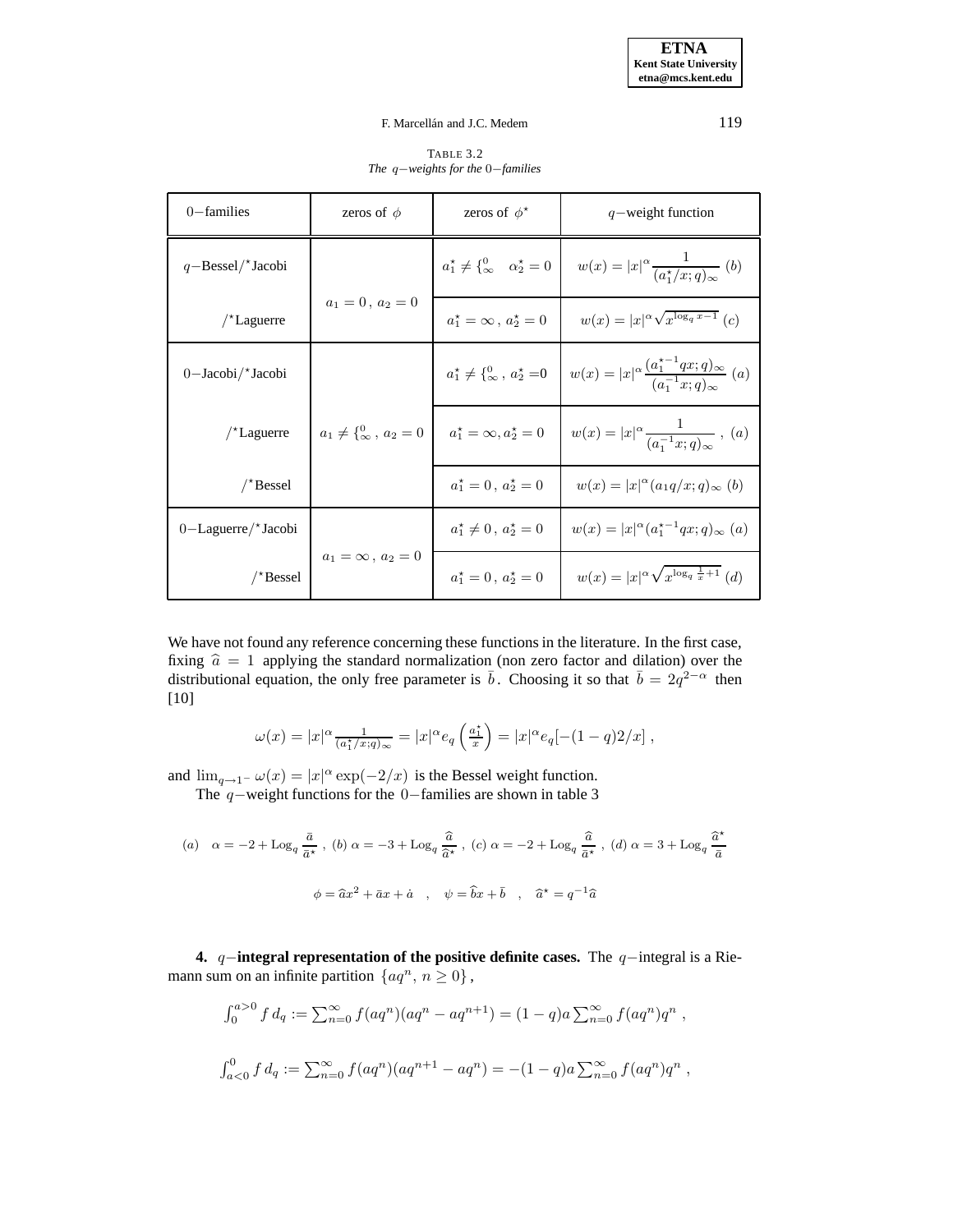defined in such a way that we can apply the q−analogue of the Barrow rule,

$$
\int_a^b \Theta F d_q = F(b) - F(a)
$$

This allows us to get the following integration by parts rules

$$
(4.1) \int_a^b f \Theta g \, d_q = \mathcal{H}^{-1} f \cdot g \big|_a^b - q \int_a^b g \Theta^{\star} f \, d_q \quad , \quad \int_a^b f \Theta g \, d_q = f g \big|_a^b - \int_a^b \mathcal{H} g \Theta f \, d_q \; .
$$

On the other hand it can be generalized to unbounded intervals and to unbounded functions.

The Riemann-Stieltjes discrete integrals related with the  $q$  -classical polynomials can be represented as  $q$ −integrals. For example, for the 0−Jacobi case (little  $q$ −Jacobi) we have

$$
\sum_{k=0}^{\infty} \frac{(bq;q)_k}{(q;q)_k} (aq)^k p_m(q^k) p_n(q^k) = K \int_0^1 x^{\alpha} \frac{(qx;q)_{\infty}}{(q^{\beta+1}x;q)_{\infty}} p_m(x) p_n(x) d_q x , a = q^{\alpha} , b = q^{\beta} ,
$$

$$
w(x)=x^\alpha\frac{(qx;q)_\infty}{(q^{\beta+1}x;q)_\infty} (=x^\alpha[1-qx]_\beta
$$
 , in the Hahn notation) .

Notice that the previous polynomials correspond to a positive definite case for  $-1 < \alpha$ . For  $-1 < \alpha < 0$  the q-integral converges.

The positive definite cases are deduced from the TTRR, (1.1), when  $\beta_n > 0$ ,  $n \ge 1$ . If  $\phi(x) = \hat{a}x^2 + \bar{a}x + \dot{a}$ ,  $\psi(x) = \hat{b}x + \bar{b}$ , and  $H^n\phi(x) = \phi(q^n x)$  then

$$
(4.2) \qquad \beta_{n+1} = -\frac{q^n[n+1]\left([n-1]\widehat{a}+\widehat{b}\right)}{\left([2n-1]\widehat{a}+\widehat{b}\right)\left([2n+1]\widehat{a}+\widehat{b}\right)} \cdot \mathcal{H}^n \phi\left(-\frac{[n]\overline{a}+\overline{b}}{[2n]\widehat{a}+\widehat{b}}\right), \ n \ge 0 \ .
$$

This representation of  $\beta_n$  in terms of the coefficients of  $\phi$  and  $\psi$  was obtained by N. Smaili [13] and S. Häcker [6] using different techniques. The determination of the positive definite cases has been done case by case for any real value of  $q$ ,  $|q| \neq 1$ , by Häcker. A more global vision of the used procedures and, mainly, the positive definite cases which have not been considered by Häcker can be found in [10]. In all positive definite cases it is possible to represent the orthogonality relation using the q−integral and the q−weight function.

Thus, we have a self-adjoint form of the  $q-$ Sturm-Liouville equation,  $q-$ integration by parts. We only need two points  $a, b \in \overline{\mathbb{R}}$ ,  $a \neq b$ , zeros of certain functions, so that  $\int_a^b P_n P_m w d_q = 0$ ,  $n \neq m$ , see (1.4). If  $n \neq m$ , then  $\lambda_n \neq \lambda_m$  and

$$
(\lambda_n - \lambda_m) \int_a^b w P_n P_m d_q = \int_a^b (w \lambda_n P_n) P_m d_q - \int_a^b (w \lambda_m P_m) P_n d_q =
$$
  
\n
$$
= \int_a^b \Theta \Big( \underbrace{H^{-1}(\phi w) \Theta^{\star} P_n}_{g_1} \Big) \underbrace{P_m}_{f_1} d_q - \int_a^b \Theta \Big( \underbrace{H^{-1}(\phi w) \Theta^{\star} P_n}_{g_2} \Big) \underbrace{P_n}_{f_2} d_q =
$$
  
\n
$$
= H^{-1}(\phi w) \Theta^{\star} P_n \cdot P_m \big|_a^b - \int_a^b H \Big( H^{-1}(\phi w) \Theta^{\star} P_n \Big) \Theta P_m d_q -
$$
  
\n
$$
- \underbrace{H^{-1}(\phi w) \Theta^{\star} P_m \cdot P_n \big|_a^b}_{\big( H^{-1}(\phi w) \Theta^{\star} P_m} + \int_a^b \underbrace{H \Big( H^{-1}(\phi w) \Theta^{\star} P_m \Big) \Theta P_n}_{\phi w \Theta P_m \Theta P_n} d_q = 0.
$$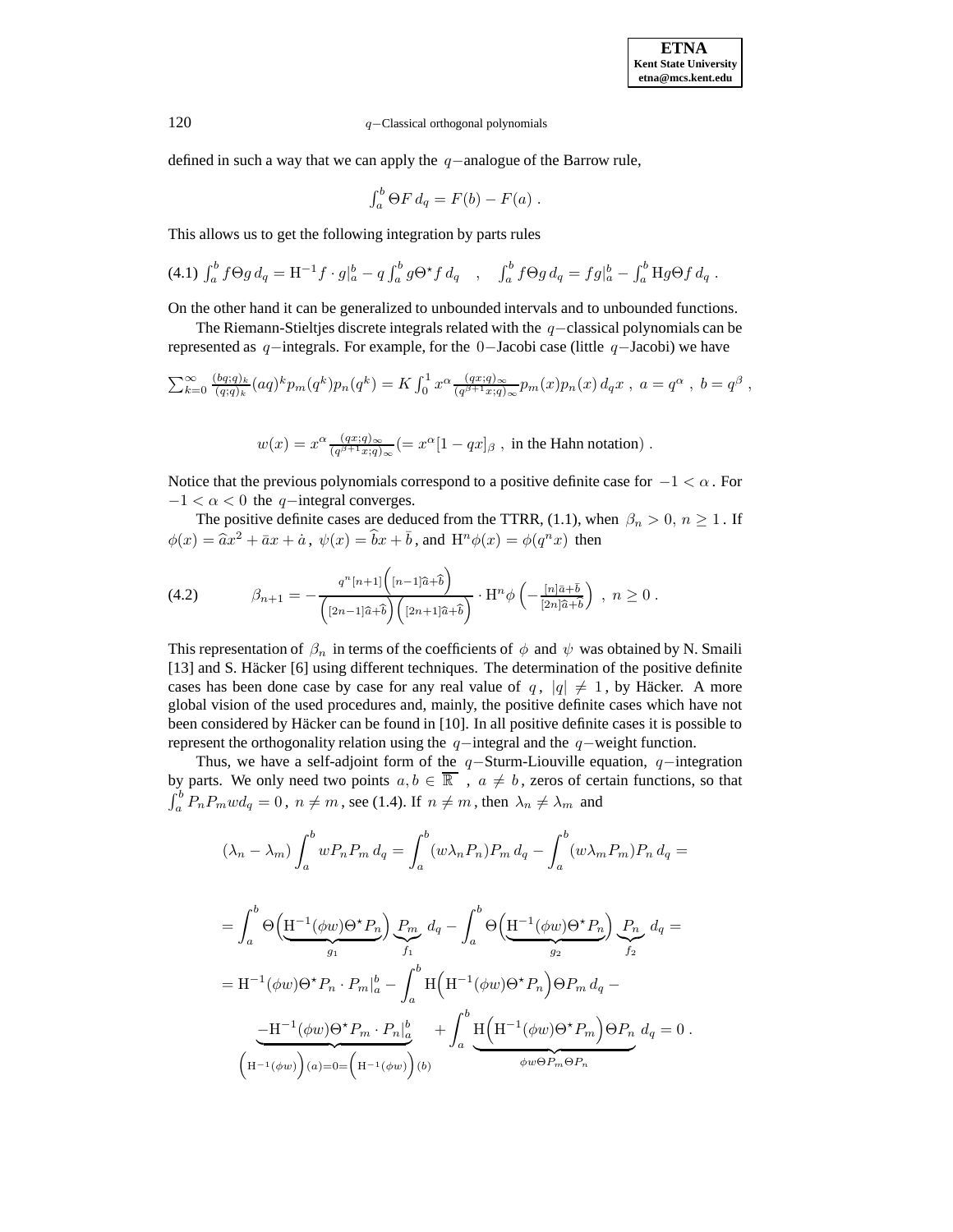So *a* and *b* must cancel H<sup>-1</sup>(
$$
\phi w
$$
) $\Big[ = \phi(q^{-1}x)w(q^{-1}x) \Big]$ :  
\n
$$
\Big(\mathrm{H}^{-1}(\phi w)\Big)(a) = 0 = \Big(\mathrm{H}^{-1}(\phi w)\Big)(b) \iff \phi(aq^{-1})w(aq^{-1}) = 0 = \phi(bq^{-1})w(bq^{-1}) .
$$

For instance, if  $a_1$  and  $a_2$  are zeros of  $\phi$  we could take  $a_1q$  and  $a_2q$ ,  $a_1, a_2 \in \overline{\mathbb{R}}$ . There is a more interesting alternative, as we will see. Using the  $q$ −Pearson equation, we have

 $\phi w = qH(\phi w) \iff H^{-1}(\phi w) = q^{-1}\phi^*w,$ 

and so the zeros of  $\phi^*, a_1^*, a_2^* \in \overline{\mathbb{R}}$ , constitute another choice. Also we can combine both possibilities, for example:  $a_1q$  and  $a_2^{\star}$ .

We will make some comments about the determination of the positive definite cases in order to facilitate the comprehension of what follows. First of all, we normalize the polynomial  $\phi$  with  $\hat{a} = 1$  which does not alter either the functional or the orthogonal polynomial sequence. The study of the positive definite cases reduces to the study of the sign of the two factors of  $\beta_{n+1}$ , (4.2). The first factor is negative if the leading coefficient of  $\psi$  is positive,  $\hat{b} > 0$ , and negative if  $\hat{b} < \frac{-1}{1-q}$  $\left[ n \right] \stackrel{n \to \infty}{\longrightarrow} \frac{-1}{1-q}$ ,  $|q| < 1$ . Notice that  $\hat{b} = \frac{-1}{1-q}$  represents the main singularity, (2.7). The other cases,  $\frac{-1}{1-q} < \hat{b} < 0$ , have changes of sign and do not lead to positive definite cases. The second factor of  $(4.2)$  has more difficulties in the case  $\deg \phi = 2$ . If  $\hat{b} > 0$ , then this second factor must be negative and  $\frac{[n]\bar{a}+\bar{b}}{[2n]+\hat{b}}$  must remain in the interval between the zeros of  $H^n\phi$  ( $H^n\phi$  with positive leading coefficient,  $\hat{a} = 1$ ). Equivalently, in this case,  $\hat{b} > 0$ , the sequence  $(\epsilon_n)_{n>0}$ ,

(4.3) 
$$
\epsilon_n := -\frac{[n]\bar{a} + \bar{b}}{[2n] + \hat{b}} \cdot q^n , \ n \ge 0 ,
$$

must remain between the zeros of  $\phi$ ,  $a_1$  and  $a_2$ . Otherwise, if  $\hat{b} < \frac{-1}{1-q}$  then  $\epsilon_n \notin [a_1, a_2]$ ,  $n \geq 0$ . In the case  $\deg \phi = 1$ , i.e.,  $\hat{a} = 0$ , for example,  $\phi$  with positive leading coefficient,  $\bar{a} > 0$ , and a zero at  $a_0$ , we have positive definite cases iff  $\epsilon_n < a_0$ ,  $n \ge 0$ , and so on.

The choice of the interval of integration is made to guarantee that  $\int_a^b P_n^2 w d_q \neq 0$ ,  $n \geq 0$ , for which, it is enough that w be continuous and does not vanish inside the interval of integration. This has a difficulty since we have seen that even in the simplest cases,  $\emptyset$ −families, are infinite number of zeros,  $a_i^* q^{-n}$ ,  $n \geq 1$ , and infinite number of poles,  $a_i q^{-n}$ ,  $n \geq 0$ . In the positive definite cases there is a situation that makes the problem simpler:  $a_1^*$  and  $a_2^*$  are real and

(4.4)

\n
$$
a_1^* < 0 < a_2^*
$$

or in the 0–families,  $a_1^* = 0 < a_2^*$ , or,  $a_1^* < 0 = a_2^*$ . So in all cases we have the zeros out of  $(a_1^{\star}, a_2^{\star})$ . For  $a_1^{\star} < 0 < a_2^{\star}$  we have

$$
\ldots < a_1^{\star} q^{-n} < \ldots < a_1^{\star} q^{-1} < a_1^{\star} < 0 < a_2^{\star} < a_2^{\star} q^{-1} < \ldots < a_2^{\star} q^{-n} < \ldots
$$

[Notice that, (2.6),  $\dot{a} = \dot{a} \cdot q$  and  $\dot{a} = a_1 a_2$ ,  $\dot{a} \cdot \dot{a} = \hat{a} \cdot a_1^* a_2^*$ , with, (2.6),  $\hat{a} \cdot \dot{a} = q^{-1} \hat{a} + (q^{-1} - q^{-1}) \hat{a}$  $1)\hat{b}$ ,  $\hat{a} = 1$  yields (4.4) with  $\hat{a} \neq 0$ .]

Now we come to the poles. The better case occurs when  $a_1$  and  $a_2$  are out of the interval  $[a_1^*, a_2^*]$  but this does not usually happens. So we have the previous problem. We know the relative situation of the zeros of  $\phi$  and  $\psi$  in the positive definite cases (we have the explicit expression  $\beta_n$  in terms of the coefficients of  $\phi$  and  $\psi$ ). The main question is to know the relative position of the zeros of  $\phi$  and  $\phi^*$  in these cases.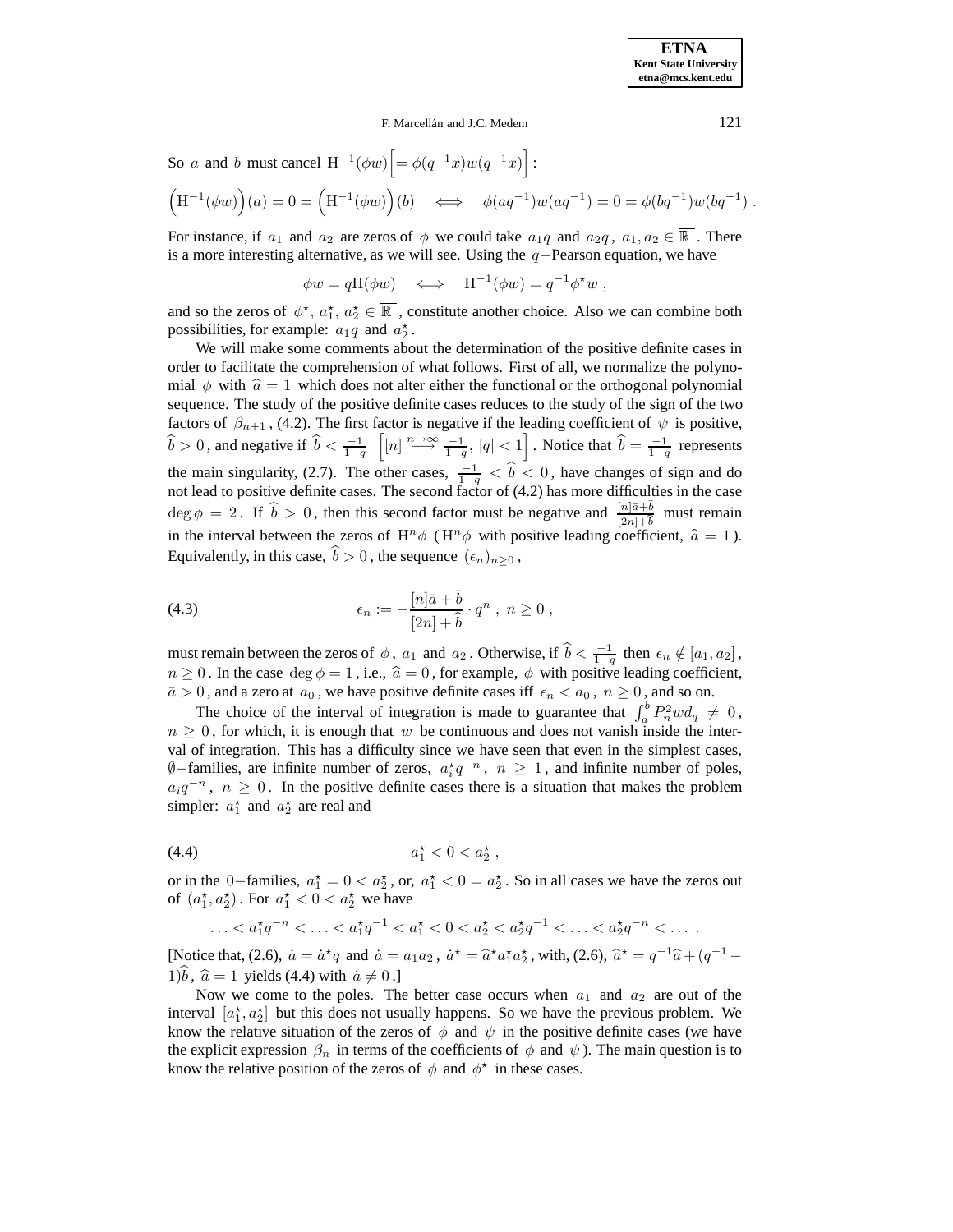**5. An example: the** ∅ **and** 0−**Jacobi cases.** The ∅−Jacobi/?Jacobi, have three basic forms in order to be positive definite. With monic  $\phi$ ,  $\phi(x)=(x - a_1)(x - a_2)$  and  $\psi(x) =$  $b(x - b_0)$ , they are positive definite if

a) 
$$
b > 0
$$
,  $a_1 < 0 < a_2$ ,  $a_1 < b_0 < a_2$   
\nb)  $\hat{b} < \frac{-1}{1-q} \begin{cases} 0 < a_1 < a_2 \\ a_1 < a_2 < 0 \end{cases}$ ,  $b_0 < a_1$   
\nc)  $\hat{b} < \frac{-1}{1-q} \begin{cases} 0 < a_1 < a_2 \\ a_1 < a_2 < 0 \end{cases}$ ,  $a_2 < b_0$   
\nd)  $a_1 < a_2 < 0$ ,  $b_0 < a_1$ 

In the (a)-cases, the sequence  $(\epsilon_n)_{n>0}$  with  $\hat{a} = 1$ , (4.3),  $\epsilon_0 = b_0$ , which converges to 0, belongs to the interval  $(a_1, a_2)$ , and this is guaranteed if  $a_1 < 0 < a_2$ , and  $a_1 < b_0 < a_2$ . In the (b)-cases,  $(\epsilon_n)$  must be out of  $[a_1, a_2]$  and so  $a_1$  and  $a_2$  are both positive or negative, and it is sufficient that  $b_0$  is out of  $[a_1, a_2]$  to yield this. In the (c)-cases, the condition is not sufficient. Another necessary condition is that  $a_1$  and  $a_2$  were close enough so that the sequence  $(\epsilon_n)$ , which converges to zero, jumps over the interval  $[a_1, a_2]$ . If  $\epsilon_{n_0} \in (a_1, a_2)$ then we have  $\beta_{n_0} < 0$  [ $\epsilon_{n_0} = a_1$  or  $\epsilon_{n_0} = a_2$  yields  $\beta_{n_0} = 0$ .] If  $a_1 = a_2$ , a discrete number of values of  $b_0$  do not lead to positive definite cases, while  $a_1, a_2 \in \mathbb{C} \setminus \mathbb{R}$  leads always to positive definite cases for all values of  $b_0$   $(\hat{b} < \frac{-1}{1-q})$ .

We point out that a normalization procedure with a dilation applied to the corresponding OPS, (2.5), can put it into a quasidefinite class, that is, the normalized representant of the class could not be positive definite. This is the case of the Big  $q$ -Jacobi polynomials that represents the class with

$$
\phi(x) = aq(x-1)(bx+c) = abq(x-1)(x+c/b).
$$

The dilation that allows us to send a zero of  $\phi$  to 1,  $a_1 = 1$ , is  $H_{a_1}$ :

$$
(5.1) \phi(x) = (x - a_1)(x - a_2) \xrightarrow{H_{a_1}} (a_1x - a_1)(a_1x - a_2) = a_1^2(x - 1)(x - a_2/a_1).
$$

If  $(P_n)$  satisfies a TTRR, (1.1), with  $\alpha_n \in \mathbb{R}$ ,  $n \geq 0$ , and  $\beta_n > 0$ ,  $n \geq 1$ , a positive definite MOPS before the dilation, then  $(\tilde{P}_n)$ , after the dilation (2.5), satisfies a TTRR with  $\widetilde{\alpha}_n = a_1^{-1} \alpha_n$ ,  $\widetilde{\beta}_n = a_1^{-2} \beta_n$ . If  $a_1 \in \mathbb{C} \setminus \mathbb{R}$  then  $\widetilde{\alpha}_n$  and  $\widetilde{\beta}_n$  are also complex-valued.

The relative position for the zeros of  $\phi$  and  $\phi^*$  is different in each case:

(5.2)   
\n
$$
\begin{aligned}\n(a) &\Longleftrightarrow [a_1, a_2] \supset [a_1^{\star}, a_2^{\star}], \\
(b) &\Longleftrightarrow [a_1, a_2] \cap [a_1^{\star}, a_2^{\star}] = \emptyset, \\
(c) &\Longleftrightarrow [a_1, a_2] \subset [a_1^{\star}, a_2^{\star}].\n\end{aligned}
$$

We can consider three different subtypes of positive definite  $\emptyset$ −Jacobi/\*Jacobi. In Figure (5) and Figure (5) the intervals of integration for all ∅−Jacobi/?Jacobi cases are represented. In the above discussed case,  $a_1$  and  $a_2$  are complex-valued, a meaningful normalization procedure is to send  $a_1^*$  to  $-1$  or  $a_2^*$  to 1 with a dilation of ratio  $-a_1^*$  or  $a_2^*$ , (4.4), acting on  $\Theta^{\star}(\phi^{\star}\mathbf{u}) = \psi^{\star}\mathbf{u}$ , (5.1). Further, OPS which are initially positive definite,  $\beta_n > 0$ ,  $n < n_0$ , but  $\beta_{n_0} \leq 0$  can appear in the (c)-cases. Then we have the so called finite OPS. In this case,  $\emptyset$ -Jacobi/ $\star$ Jacobi, are the q-Hahn polynomials.

Notice that two possible intervals of integration appear in the (c)-cases ( $a_1 \neq a_2$ ). For a positive definite case,  $a_1$  and  $a_2$  must be close enough  $0 < a_1 < a_2 < a_1q^{-1}$  or  $a_2q^{-1} < a_1 < a_2 < 0$  so that the poles are out of the interval of integration. So, we arrive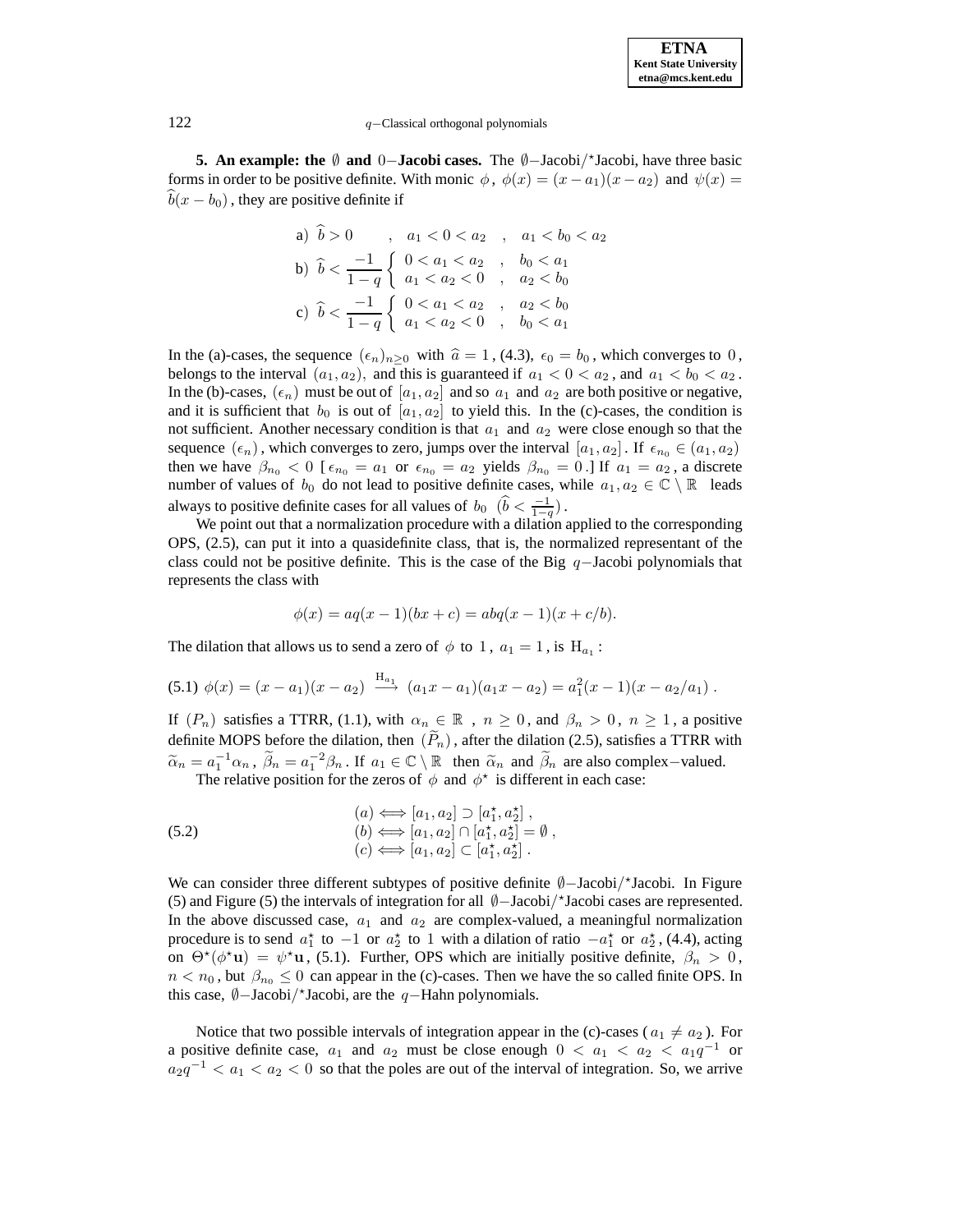$a_2^{\star}$ 

#### F. Marcellán and J.C. Medem 123

FIG. 5.1. *Intervals of integration for the* <sup>q</sup>−*weight function corresponding to the* ∅−*Jacobi*/? *Jacobi OPS*

$$
(a) \iff [a_1^{\star}, a_2^{\star}] \subset [a_1, a_2]
$$
\n
$$
a_1^{\star}
$$
\n
$$
a_2^{\star}
$$
\n
$$
(b) \iff [a_1, a_2] \cap [a_1^{\star}, a_2^{\star}] = \emptyset
$$
\n
$$
(c) \iff [a_1, a_2] \subset [a_1^{\star}, a_2^{\star}]
$$
\n
$$
\left( \begin{array}{ccc} \frac{a_1^{\star}}{2} & \frac{a_2^{\star}}{2} \\ \frac{a_1^{\star}}{2} & \frac{a_1^{\star}}{2} & \frac{a_1^{\star}}{2} \\ \frac{a_1^{\star}}{2} & \frac{a_2^{\star}}{2} & \frac{a_1^{\star}}{2} \\ \frac{a_1^{\star}}{2} & \frac{a_2^{\star}}{2} & \frac{a_1^{\star}}{2} \\ \frac{a_1^{\star}}{2} & \frac{a_2^{\star}}{2} & \frac{a_1^{\star}}{2} \\ \frac{a_1^{\star}}{2} & \frac{a_2^{\star}}{2} & \frac{a_1^{\star}}{2} \\ \frac{a_1^{\star}}{2} & \frac{a_2^{\star}}{2} & \frac{a_1^{\star}}{2} \\ \frac{a_1^{\star}}{2} & \frac{a_2^{\star}}{2} & \frac{a_1^{\star}}{2} \\ \frac{a_1^{\star}}{2} & \frac{a_2^{\star}}{2} & \frac{a_1^{\star}}{2} \\ \frac{a_1^{\star}}{2} & \frac{a_2^{\star}}{2} & \frac{a_1^{\star}}{2} \\ \frac{a_1^{\star}}{2} & \frac{a_1^{\star}}{2} & \frac{a_1^{\star}}{2} & \frac{a_1^{\star}}{2} \\ \frac{a_1^{\star}}{2} & \frac{a_1^{\star}}{2} & \frac{a_1^{\star}}{2} & \frac{a_1^{\star}}{2} \\ \frac{a_1^{\star}}{2} & \frac{a_1^{\star}}{
$$

a1 ⊕ a2 a? <sup>1</sup> a? <sup>2</sup> a? 1 ⊕ a<sup>1</sup> a<sup>2</sup> a1q a2q a? 2 a<sup>1</sup> 6= a<sup>2</sup> 

$$
a_1 = a_2 \begin{cases} \begin{array}{c} a_1^{\star} & a_2^{\star} \\ \hline & a_1 = a_2 \end{array} & \begin{array}{c} a_1^{\star} & a_1 q \\ \hline & a_1 = a_2 \end{array} & \begin{array}{c} a_2^{\star} & a_1 q \\ \hline & a_1 = a_2 \end{array} \\ \begin{array}{c} a_1^{\star} & a_2^{\star} \\ \hline & a_1 = a_2 \end{array} & \begin{array}{c} a_1^{\star} & a_1 q \\ \hline & a_1 q \\ \hline & a_1^{\star} = a_2 \end{array} & \begin{array}{c} a_2^{\star} & a_2^{\star} \\ \hline & a_1 = a_2 \end{array} & \begin{array}{c} a_2^{\star} & a_2^{\star} \\ \hline & a_2^{\star} \\ \hline & a_2^{\star} \end{array}
$$

to the same conclusion:  $a_1$  and  $a_2$  must be close enough. On the other hand, two different finite intervals do not lead necessarily to different orthogonality representations. The behavior of the 0-Jacobi/\*Jacobi cases  $(a_1^* = 0 < a_2^*$  or  $a_1^* < 0 = a_2^*$ ) is the same in the (a) and (b)-cases. Notice that it is not possible that they were positive definite in the (c)-cases because  $(\epsilon_n) \rightarrow 0$ .

We now determine that the intervals of integration for the singular  $\emptyset$ −Jacobi ( $\emptyset$ −Jacobi /?Laguerre, (2.7), and ∅−Jacobi/?Hermite, (2.7) and (2.8)). Here, the discussion of the positive definite cases is different:  $(\epsilon_n)$  must be also out of  $(a_1, a_2)$  but now  $(\epsilon_n)$  diverges to  $+\infty$  if  $b_0 > a_1 + a_2$ , or to  $-\infty$  if  $b_0 < a_1 + a_2$ , or is constant if  $b_0 = a_1 + a_2$ , the case of a secondary singularity, (2.8). They are positive definite if

$$
a)a_1 < 0 < a_2
$$
\n
$$
\begin{cases}\n b_0 < a_1 \underset{a_1 < a_1 + a_2 < a_2}{\Longrightarrow} & (\epsilon_n) \searrow_{-\infty} \\
 a_2 < b_0 \Longrightarrow & (\epsilon_n) \nearrow^{\infty}\n\end{cases}
$$

 $\overline{ }$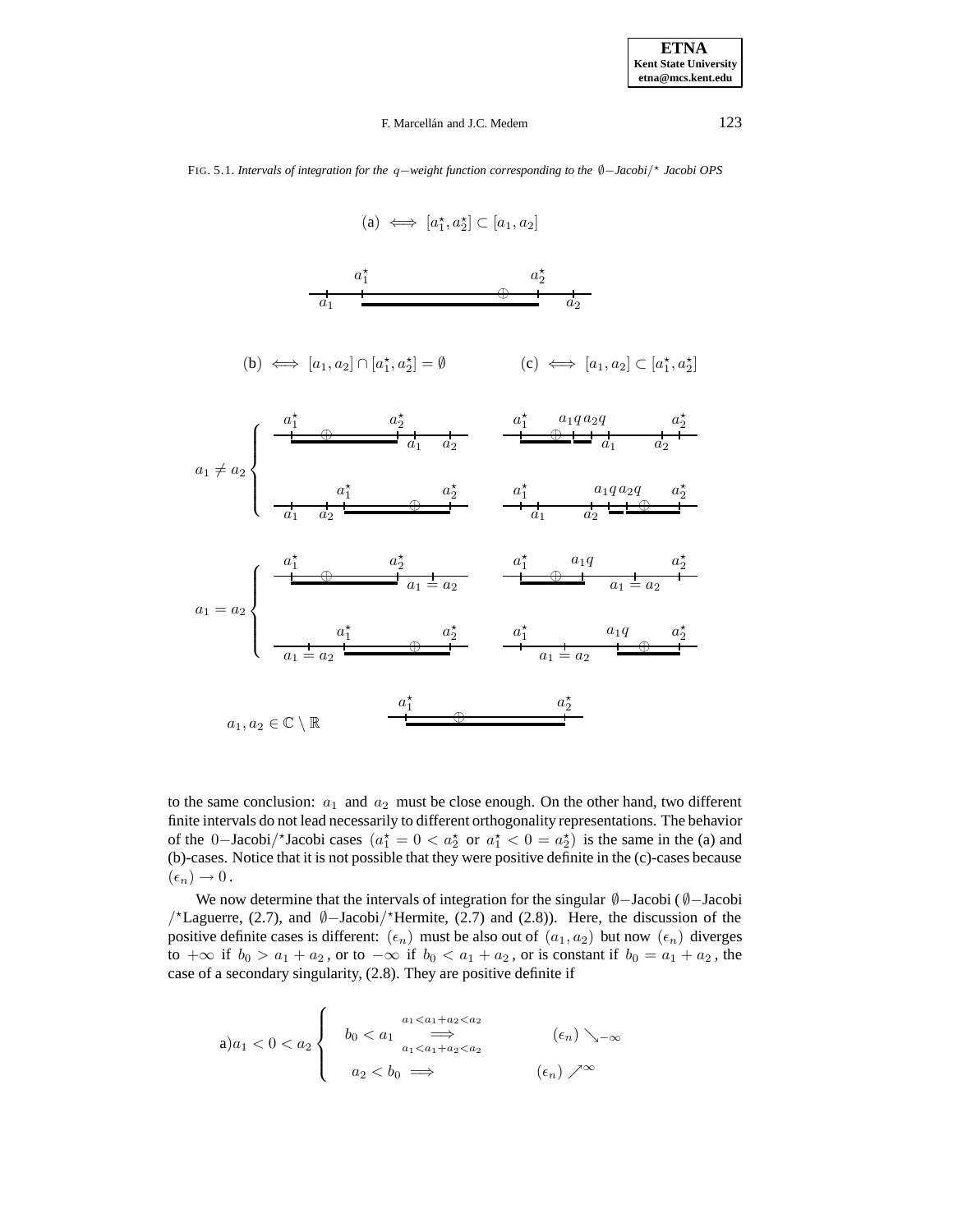$$
b) \left\{ \begin{array}{lll} 0 < a_1 < a_2 & , & b_0 < a_1 \implies & & (\epsilon_n) \searrow_{-\infty} \\ a_2 < a_1 < 0 & , & a_1 < b_0 \implies & & (\epsilon_n) \nearrow^{\infty} \\ \epsilon 1) \left\{ \begin{array}{lll} 0 < a_1 < a_2 & , & a_2 < b_0 < a_1 + a_2 \implies & (\epsilon_n) \searrow_{-\infty} \\ a_1 < a_2 < 0 & , & a_1 + a_2 < b_0 < a_1 \implies & (\epsilon_n) \nearrow^{\infty} \\ \epsilon 2) \left\{ \begin{array}{lll} 0 < a_1 < a_2 & , & a_1 + a_2 \leq b_0 \implies & & (\epsilon_n) \nearrow^{\infty} \text{ or constant} \\ a_1 < a_2 < 0 & , & b_0 \leq a_1 + a_2 \implies & & (\epsilon_n) \searrow_{-\infty} \text{ or constant} \end{array} \right.
$$

In the (a), (b), and (c2)-cases the condition is also sufficient. In the (c1)-cases,  $(\epsilon_n)$  must also jump over the interval  $[a_1, a_2]$ . Finally, we have the same cases (4.2), with  $a_1^*$  or  $a_2^*$ equal to  $\infty$ . Now, when two intervals of integration appear in the (c)-cases, one is finite and the other is infinite. The finite OPS are also (c)-cases: the quantum  $q$ –Krawtchouk in the Askey's Scheme.

FIG. 5.2. *Intervals of integration in the (c)-cases for the* q−*weight function corresponding to the* ∅−*Jacobi/Laguerre and* ∅−*Jacobi*/?*Hermite* (a? <sup>1</sup> → −∞ *and* <sup>a</sup>? <sup>2</sup> → ∞) *OPS.*



Now, the following question arises: What is the relationship with an indeterminate moment problem? In the case of the  $q^{-1}$ −Hermite ( $\emptyset$ −Jacobi /\* Hermite), T. Chihara, [3, pp.197, 198], refers to the existence of one indeterminated moment problem. The indetermination of the moment problem is not only due to the unbounded integration interval, as Hahn pointed out. In this case the indetermination of the moment problem appears only when the two zeros of  $\phi$ ,  $a_1 = 1$ ,  $a_2 = a$ , satisfies

$$
1 < a < q^{-1} \quad \text{i.e.} \quad q < aq < 1
$$

that allows us to consider two different intervals of integration: bounded,  $[q, aq]$  and unbounded,  $(-\infty, q]$ .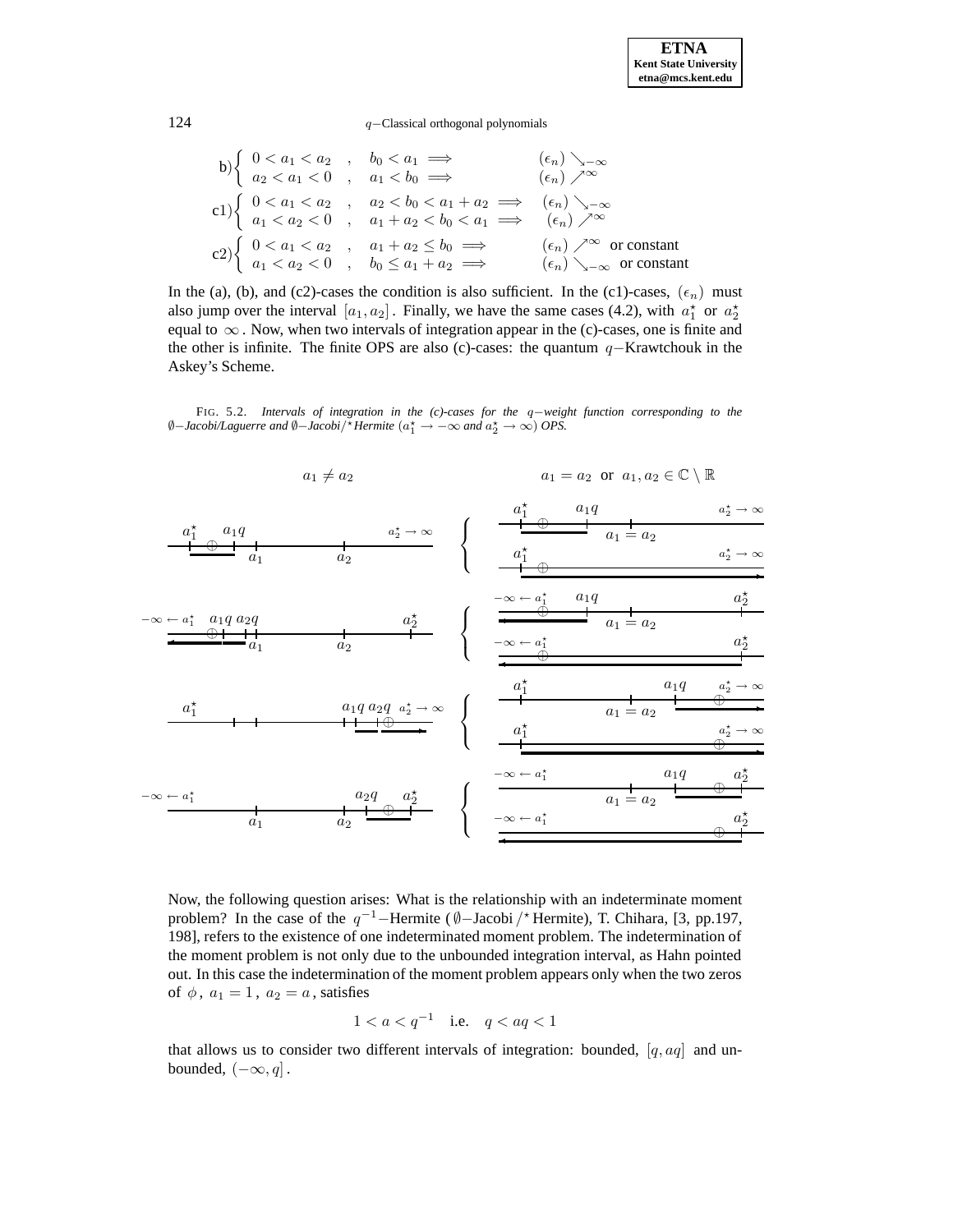The 0−Jacobi/?Laguerre follows the same scheme. They can be positive definite in the (c2) form, and we find the corresponding finite family: the q−Krawtchouk OPS.

In [10] different intervals of integration are described in all the cases. Even more, the integral–valued representation of  $q$ –Bessel/ $\star$ Jacobi are obtained in an unusual case: w is complex valued for the positive definite cases and in any possible integration interval there are infinite poles of  $\omega$ .

**6. Our classification and the Askey Scheme.** To conclude this work we point out the comparison of our classification scheme with the Askey's one just as R. Koekoek and R. Swarttouw present it. We emphasize the fact that a work with the hypergeometric feeling shows in a systematic way the  $q-\mathbf{S}$  equation. We have established the equivalences through it. By the way our  $q$ −Bessel/\*Jacobi are alternative  $q$ −Charlier. There are very few references about them in the literature.

#### REFERENCES

- [1] G. E. ANDREWS AND R. ASKEY, *Classical Orthogonal Polynomials*, in Polynômes Orthogonaux et Applications, C. Brezinski et al., eds., Lecture Notes in Mathematics 1171, Springer-Verlag. Berlin, 1985, pp. 33-62.
- [2] N. M. ATAKISHIYEV, M. RAHMAN, AND S. K. SUSLOV, *On classical orthogonal polynomials*, Constr. Approx. 11 (1995), pp. 181-226.
- [3] T. S. CHIHARA, *An Introduction to Orthogonal Polynomials*, Gordon and Breach, New York, 1978.
- [4] M. FRANK, *Die Rodriguesformel zwischen Sturm-Liouville und Orthogonalität für den* L−*Operator von Hahn*, Doctoral Dissertation, Universiti Stuttgart, Stuttgart, 1992. (In German)
- [5] A. G. GARCIÍA, F. MARCELLÁN, AND L. SALTO, *A distributional study of discrete classical orthogonal polynomials*, J. Comput. Appl. Math. 57 (1995), pp. 147-162.
- [6] S. HÄCKER, *Polynomiale Eigenwertprobleme zweiter Ordnung mit Hahnschen q-Operatoren*,. Doctoral Dissertation, Universität Stuttgart, Stuttgart, 1993. (In German)
- [7] W. HAHN, *Über Orthogonalpolynome, die q−Differenzengleichungen genügen*, Math. Nachr. 2 (1949), pp. 4-34.
- [8] , *Beitr¨age zur Theorie der Heineschen Reihen*, Math. Nachr. 2 (1949), pp. 340-379.
- [9] R. KOEKOEK AND R. SWARTTOUW, *The Askey-Scheme of Hypergeometric Orthogonal Polynomials and its* q−*Analogue*, Reports of the Faculty of Technical Mathematics and Informatics, No 98-17, Delft University of Technology, Delft, 1998.
- [10] J. C. MEDEM, *Polinomios ortogonales* q−*semicl´asicos*, Doctoral Dissertation, Universidad Polit´ecnica de Madrid, Madrid, 1996. (In Spanish)
- [11] A. F. NIKIFOROV, S. K. SUSLOV, AND V. B. UVAROV, *Classical Orthogonal Polynomials of a Discrete Variable*, Springer-Verlag, Berlin, 1991.
- [12] A. F. NIKIFOROV AND V. B. UVAROV, *Polynomial solutions of hypergeometric type difference equations and their classification*, Integral Transforms and Special Functions, vol. 1, No. 3 (1993), pp. 223-249.
- [13] N. E. SMAILI, *Les polynômes E-semi-classiques de classe zéro*, Thèse de 3ème Cycle, Université Pierre et Marie Curie, Paris, 1987.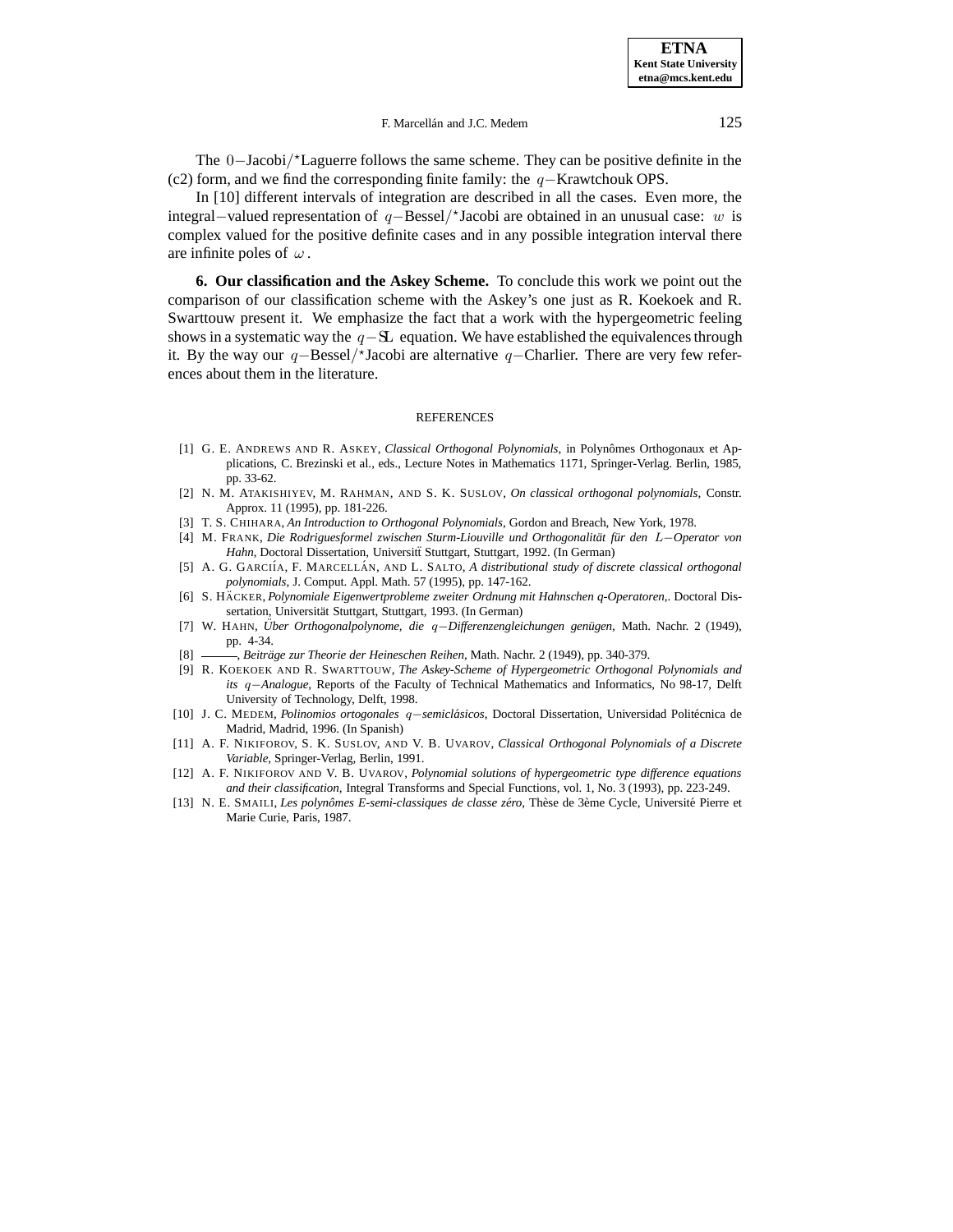# **SCHEME** OF BASIC HYPERGEOMETRIC ORTHOGONAL POLYNOMIALS



 $-$  - = q-classical OPS,  $0 < q < 1$